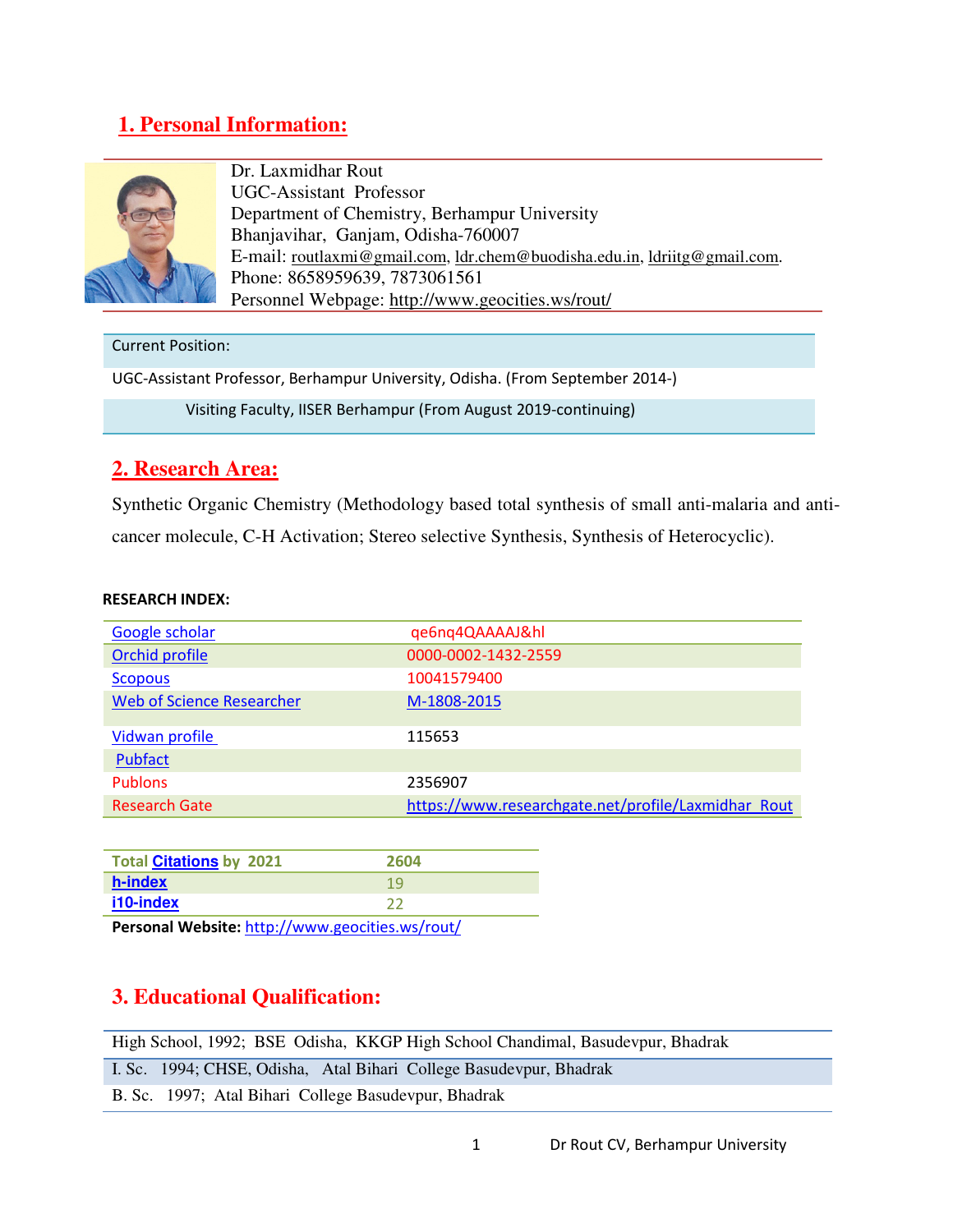B.Ed 1999, College of Teacher Education; Balesore

M. Sc. 2003 Utkal University (Organic Chemistry Specialization) (Supervisor, Prof. Satyaban Jena) Ph. D. 2008 IIT Guwahati (Synthetic Organic Chemistry) (Supervisor, Prof. T. Punniyamurthy)

## **4. Work Experience:**

#### **Postdoctoral Research Experience: 6.5 year**

| 2008-2010 | University of Minnesota, Twin city, USA (Prof. A.M. Harned)                      |
|-----------|----------------------------------------------------------------------------------|
| 2010-2011 | University of Texas, San Antonio, (NIH) USA (Prof. C. G. Zhao)                   |
| 2011-2013 | Technical University Munich, Germany (Humboldt (AVH) Fellow) (Prof. S. M. Huber) |
| 2013-2014 | Institute of Curie, Paris, France (FPGG Fellow) (Dr. B. Emmanuel & L. Johannes)  |

#### **Teaching Experience: 7 year**

| 2014-Cont. | UGC-Assistant Professor, Berhampur University (Organic Chemistry) |
|------------|-------------------------------------------------------------------|
| 2018-Cont. | Visiting Faculty; IISER Berhampur (Organic Chemistry)             |

#### **Teaching assignments:**

| Stereochemistry, Asymmetric Synthesis, Pericyclic Reaction (M. Sc. Semester I) |  |  |
|--------------------------------------------------------------------------------|--|--|
| Name reaction, Organic Spectroscopy (M. Sc. Semester II)                       |  |  |
| Retro Synthesis (M. Sc. Semester III)                                          |  |  |
| Retro Synthesis, Reagents in Organic Synthesis (M. Sc., M.Phil /Ph.D)          |  |  |
| Pericyclic reaction, Stereochemistry, Organic Practical (M.Sc. Semester I/IV)  |  |  |
| Advanced Organic Chemistry (M.Sc. Semester IV)                                 |  |  |
| Bio-organic Chemistry, Reaction mechanism (MSc Semester-IV)                    |  |  |
| Physical Organic Chemistry-CHM-411, IISER Berhampur                            |  |  |
| Advance Asymmetric Catalysis-CHM-613, IISER Berhampur                          |  |  |

# **5. Dissertation/ Thesis Supervision**

### **PhD** supervision as sole Guide

| Slno | <b>Student Name</b> | Thesis Title (PhD)                                                                     | <b>Status</b> |
|------|---------------------|----------------------------------------------------------------------------------------|---------------|
|      | S. K. Choudhury     | Synthesis of isoquinoline alkaloid derivatives by Completed<br>activation of C-H bonds | 16/02/2019    |
|      | Reba Panigrahi      | Heterogeneous Catalyst for Cross-Coupling Completed<br><b>Reactions</b>                | 07/09/2020    |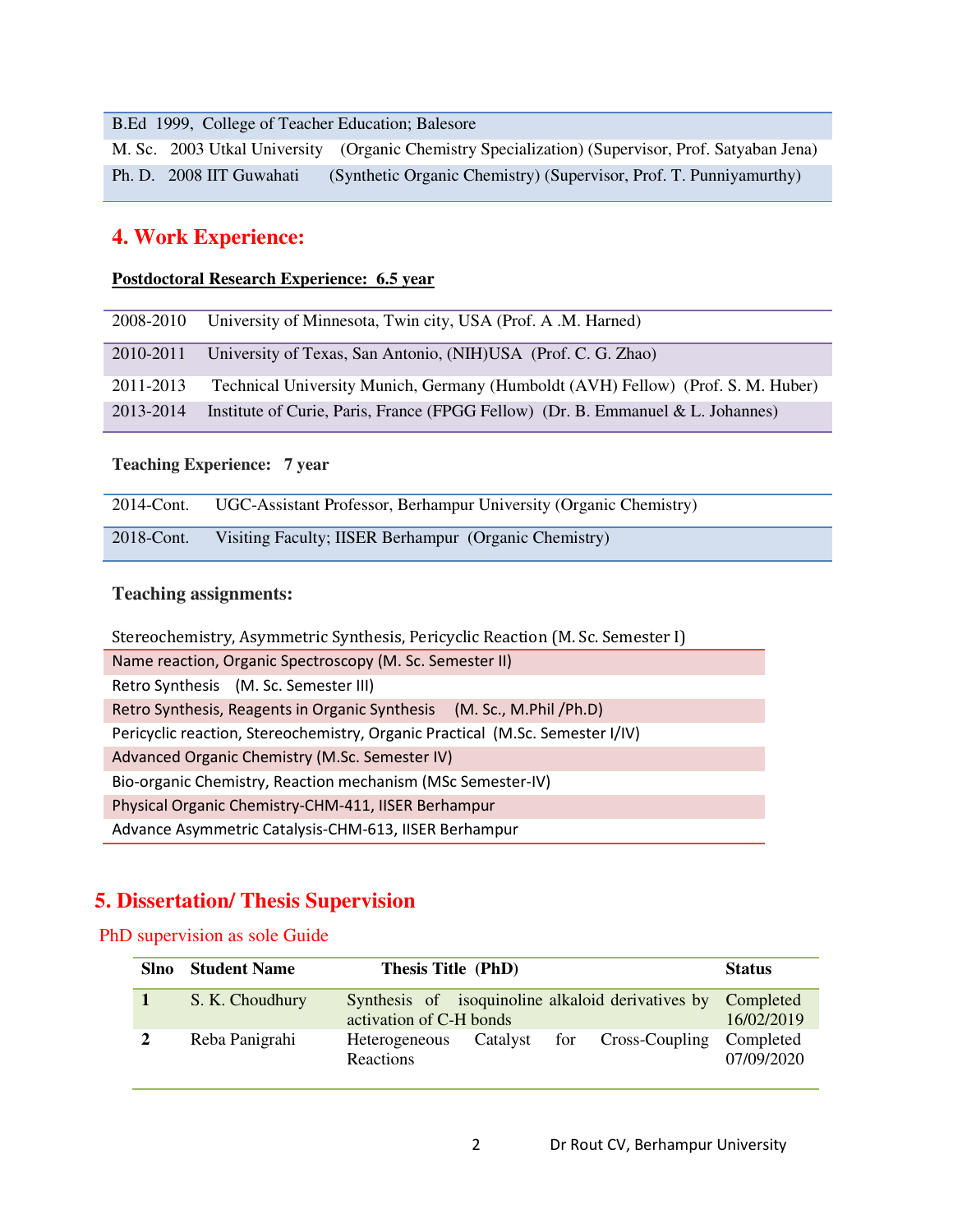|   | S. K Sahu | Copper Based Bimetallic Catalyst for Cross- Continuing |            |
|---|-----------|--------------------------------------------------------|------------|
|   |           | <b>Coupling Reactions</b>                              |            |
| 6 | S. Panda  | Oxygen bridged bimetallic catalyst for cross-          | Continuing |
|   |           | coupling reaction                                      |            |
|   | P. Behera | To be decided                                          | Continuing |
|   |           |                                                        |            |

# M. Phill Thesis Supervision: as sole guide 7

| Sl no        | <b>Student Name</b>             | Thesis Title (M. Phil)                          | <b>Status</b>  |
|--------------|---------------------------------|-------------------------------------------------|----------------|
| $\mathbf{1}$ | Reba Panigrahi                  | Metal catalyzed C-N Cross coupling              | Completed/2015 |
| $\mathbf{2}$ | Swagatika Rath                  | Oxidation of Tertiary Amine to N-Oxides         | Completed/2015 |
| 3            | Subhalaxmi Panda                | Synthesis and use of Chiral allenes             | Completed/2017 |
| 4            | Rosy Mohallik                   | C-N Cross-coupling by heterogeneous catalyst    | Completed/2017 |
| 5            | Subhashree<br>Padmaja<br>Behera | Oxidation of Alcohol by heterogeneous catalyst  | Completed/2017 |
| 6            | Pradyato<br>Kumar               | Bimetallic Heterogeneous catalyst for Oxidation | Completed/2018 |
|              | <b>Behera</b>                   | Reaction                                        |                |
| 7            | Prabhupada Choudhury            | Bimetallic catalyst for oxidation of alcohol    | Completed/2021 |

## Project Students Guided

| <b>SI</b>    | <b>Student</b> | <b>Project Name</b>                                                 | <b>Status</b> |
|--------------|----------------|---------------------------------------------------------------------|---------------|
| no           | <b>Name</b>    |                                                                     |               |
| $\mathbf{1}$ | S. Panda       | DOS Approach for Synthesis of Sesquiterpene Anti-malaria Drugs:     | 2017-2020     |
|              |                | SERB/EMR/2016/006898, SERB, EMR India                               |               |
| 2            | P K Behera     | Diversified Chiral Hemicotarnines For Future Cancer Drug, Science & | 2018-2021     |
|              |                | Technology, Govt. of Odisha                                         |               |
| 3            | Amlan Swain    | Copper based bimetallic heterogeneous nano-catalyst for             | 2021-2024     |
|              |                | cross-coupling reaction                                             |               |

### **(M. Sc Dissertation Thesis Guided)**

| Sl no          | <b>Student Name</b> | <b>Thesis Title (M. Sc Dissertation)</b> | Year |
|----------------|---------------------|------------------------------------------|------|
|                | Jeetendra Panda     | Synthesis of Chiral allenes              | 2015 |
| $\overline{2}$ | Abhisek Mishra      | Mn-catalyzed C-N Cross coupling reaction | 2015 |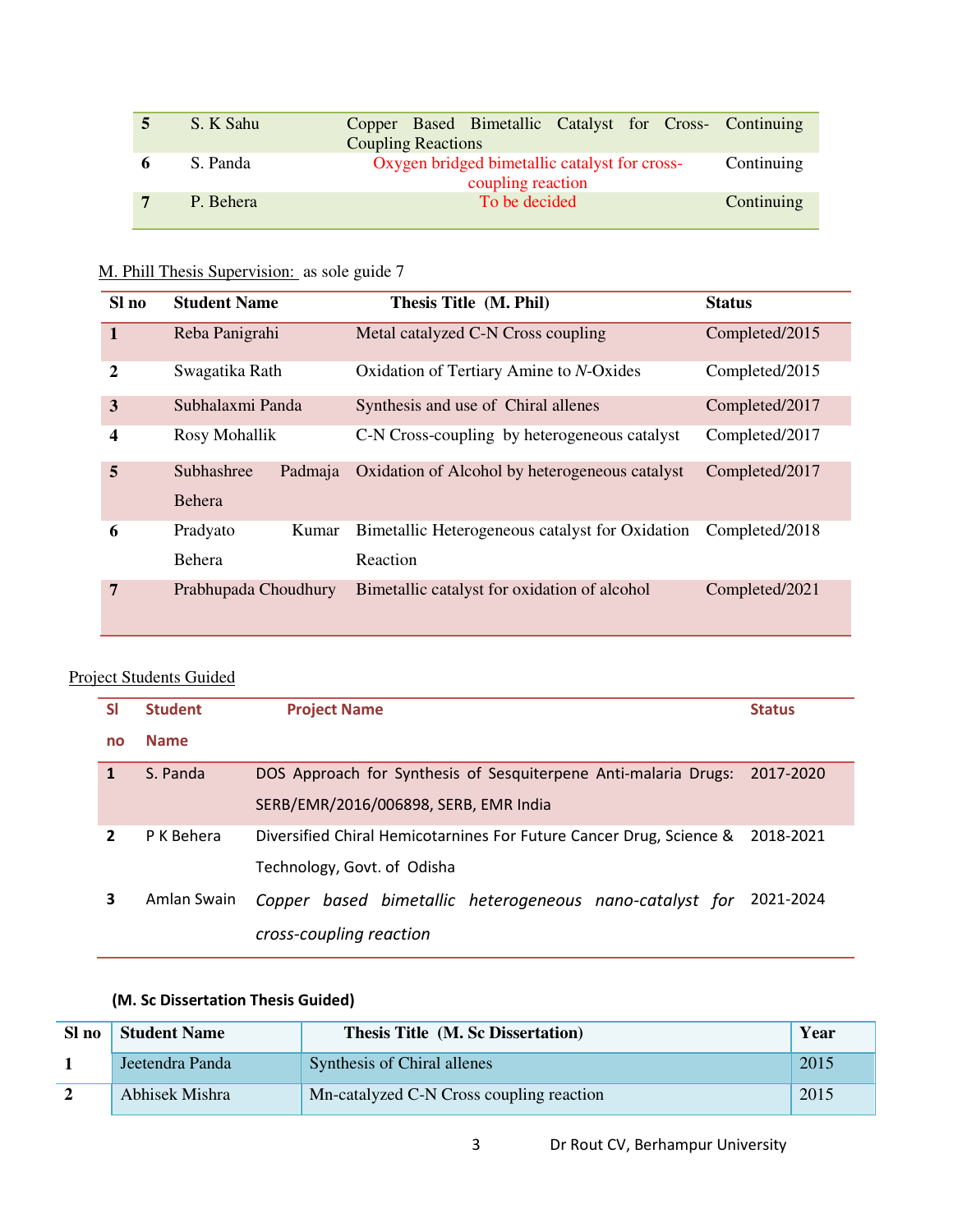| $\overline{\mathbf{3}}$ | Vedaprakash Panda           | Diversification of Benzogfuran derivatives                 | 2015 |
|-------------------------|-----------------------------|------------------------------------------------------------|------|
| $\overline{\mathbf{4}}$ | Manisha Khadanga            | Mn-Catalyzed Oxidation of Tertiary Amine to N-Oxides       | 2015 |
| 5                       | Aditya Prasad Dalei         | CuO Catalyzed Oxidation of Benzyl Alcohol with $H_2O_2$    | 2015 |
| 6                       | Lingaraj Behera             | Nitration of aromatic Compounds                            | 2017 |
| $\overline{7}$          | Jyotiranjan Mishra          | Synthesis of N-oxides                                      | 2017 |
| 8                       | Nikhil Kumar Sahoo          | Synthesis of bis-Phenol                                    | 2017 |
| $\boldsymbol{9}$        | Satyaranjan Samal           | Reduction of Allyl alcohol                                 | 2017 |
| 10                      | <b>Biresh Chandra Palia</b> | Oxidative conversion of aniline to Azobenzene              | 2017 |
| 11                      | Sidhartha S.Pradhan         | Heterogeneous Cross-coupling Reaction                      | 2017 |
| 12                      | Pragati Rout                | Bimetallic Catalyst for heterogeneous Oxidation            | 2018 |
| 13                      | Sunita K.Panda              | Synthesis of cyclohexane to cyclohexanone                  | 2018 |
| 14                      | Nikita Panda                | Synthesis of diphenyl amine                                | 2018 |
| 15                      | Subhradeep Kar              | Synthesis of (4- amino phenyl) phenyl ether                | 2018 |
| 16                      | Sairam Pradhan              | Synthesis of 4-Bromobenzaldehyde from 4-Bromobenzylalcohol | 2018 |
| 17                      | Prabhat K. Maharana         | Synthesis of (4- methoxy phenyl) benzylether               | 2018 |
| 18                      | Panchanan Panigrahi         | Synthesis of (2- chloro phenyl) phenyl sulphide            | 2018 |
| 19                      | Sudhir Kumar Hota           | Synthesis of cyclohexanone from cyclohexanol               | 2018 |
| 20                      | Satyabrata Sendh            | Synthesis of Allene Carboxylate by Wittig Mechanism        | 2019 |
| 21                      | Asutosh Panda               | Oxidation of Cyclohexanol                                  | 2019 |
| 22                      | <b>Bulu Sahu</b>            | Synthesis of 4-cholorobenzaldehyde                         | 2019 |
| 23                      | Raj Kiran Sahu              | Synthesis of 4-bromobenzaldehyde                           | 2019 |
| 24                      | Rajat Mahalik               | Synthesis of p-methoxy benzal dehyde                       | 2019 |
| 25                      | <b>Abinash Biswal</b>       | Synthesis of p-bromobenzaldehyde                           | 2019 |
| 26                      | Aradhana Sahoo              | Synthesis of 2-methyl N-phenyl aniline                     | 2019 |
| 27                      | Ankita Pattnaik             | Synthesis of 2-methyl N-phenyl aniline                     | 2019 |
| 28                      | Jyotsnarani Behera          | Synthesis of 2-methyl N-phenyl aniline                     | 2019 |
| 29                      | Swadhin S. Behera           | Synthesis of 4-bromo N-phenyl aniline                      | 2019 |
| 30                      | Namita Dalei                | Synthesis of 4-chloro N-phenyl aniline                     | 2019 |
| 31                      | Manoj Sethi                 | Synthesis of 4-methoxy N-phenyl aniline                    | 2019 |
| 32                      | Swati Samantroy             | Synthesis of 2-methyl N-phenyl aniline                     | 2019 |
| 33                      | Satyajit Nanda              | Synthesis of N-Phenyl Indole                               | 2019 |
| 34                      | Meenakshi Sethi             | Synthesis of N-phenyl imidazole                            | 2019 |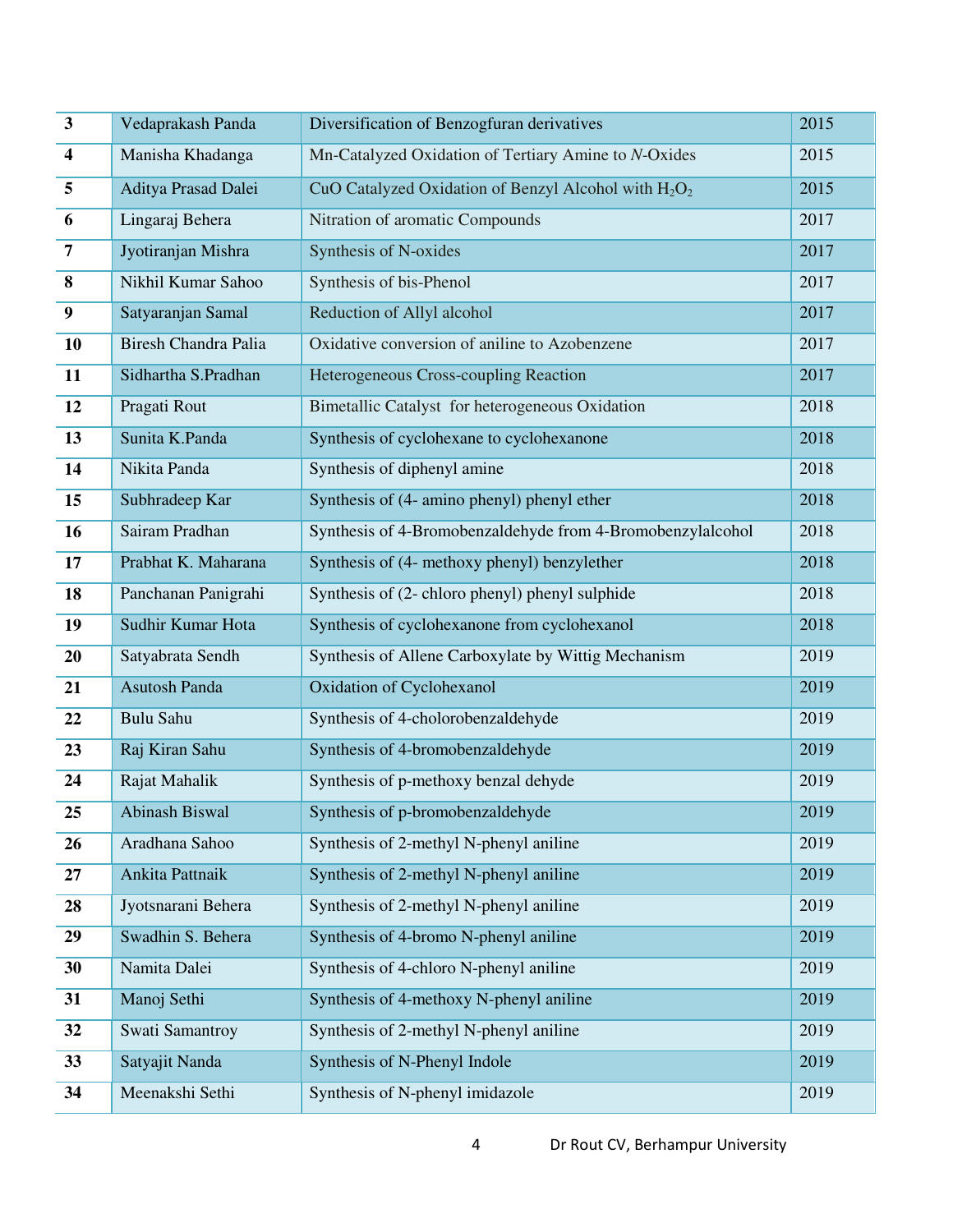| 35 | Ajeena Sahoo           | Synthesis of 4-chlorobenzaldehyde from 4-chlorobenzylalcohol               | 2020 |
|----|------------------------|----------------------------------------------------------------------------|------|
| 36 | Subhakalyani Nayak     | Synthesis of 4-methoxybenzaldehyde from 4-methoxybenzylalcohol             | 2020 |
| 37 | Bikash K Sarangi       | Synthesis of 4-methylbenzaldehyde from 4-bromoobenzylalcohol               | 2020 |
| 38 | Satabdi Acharya        | Synthesis of 4-bromobenzaldehyde from 4-methyl benzylalcohol               | 2020 |
| 39 | Madhab C. Maity        | ant-diabetic<br>$1-((1H-indol-4-yl)oxy)-3-(t-butyl)4-$<br>Synthesisi<br>of | 2020 |
|    |                        | methylbenzyl) amino) propan-2-ol                                           |      |
| 40 | Jyotiranjan Sahoo      | Synthesis of N-(4-nitrophenyl aniline)                                     | 2020 |
| 41 | Arpita Swain           | Synthesis of phenyl-(p-toluyl sulfane)                                     | 2020 |
| 42 | Chinmayee Choudhury    | Synthesis of N-(4-nitrophenyl aniline)                                     | 2020 |
| 43 | Saisushree Rath        | Synthesis of phenyl-(p-toluyl sulfane)                                     | 2020 |
| 44 | Gayatri Mohanty        | Synthesis of N-(4-nitrophenyl aniline)                                     | 2020 |
| 45 | Smruti Ranjiata Prusty | Acceptorless dehydrogenation of (4-bromophenyl)methanol                    | 2021 |
| 46 | Madhusudan Sethi       | Synthesis of 1-methyl-4-(phenylethynyl)benzene                             | 2021 |
| 47 | Tanmayee Bisoi         | Bimetallic catalyst for alcohol oxidation                                  | 2021 |
| 48 | Abinash Bisoyi         | Synthesis of 4-(4-methoxyphenoxy)benzonitrile                              | 2021 |
| 49 | Rasmi Ranjan Sahoo     | Synthesis of 1-methoxy-4-(phenylethynyl)benzene                            | 2021 |
| 50 | Gopal Krushna Sahoo    | Synthesis of 1-methoxy-4-((4-nitrophenyl)ethynyl)benzene                   | 2021 |
| 51 | <b>Asutosh Patra</b>   | Synthesis of 1-(4-((methoxyphenyl)ethynyl)phenyl)ethanone                  | 2021 |
| 52 | Manoroma Sethi         | Synthesis of Acetophenone                                                  | 2021 |
| 53 | Itishri Beher          | Bimetallic catalyst for sonogashira cross-coupling                         | 2021 |
| 54 | Motimala Sethi         | Synthesis of 1,2-diphenylethyne                                            | 2021 |
| 55 | Namuna Panigrahi       | Synthesis of 1-(4-(4-methoxyphenoxy)phenyl)ethanone                        | 2021 |
| 56 | Mausumi Acharya        | Synthesis of 1,2-bis(4-methoxyphenyl)ethyne                                | 2021 |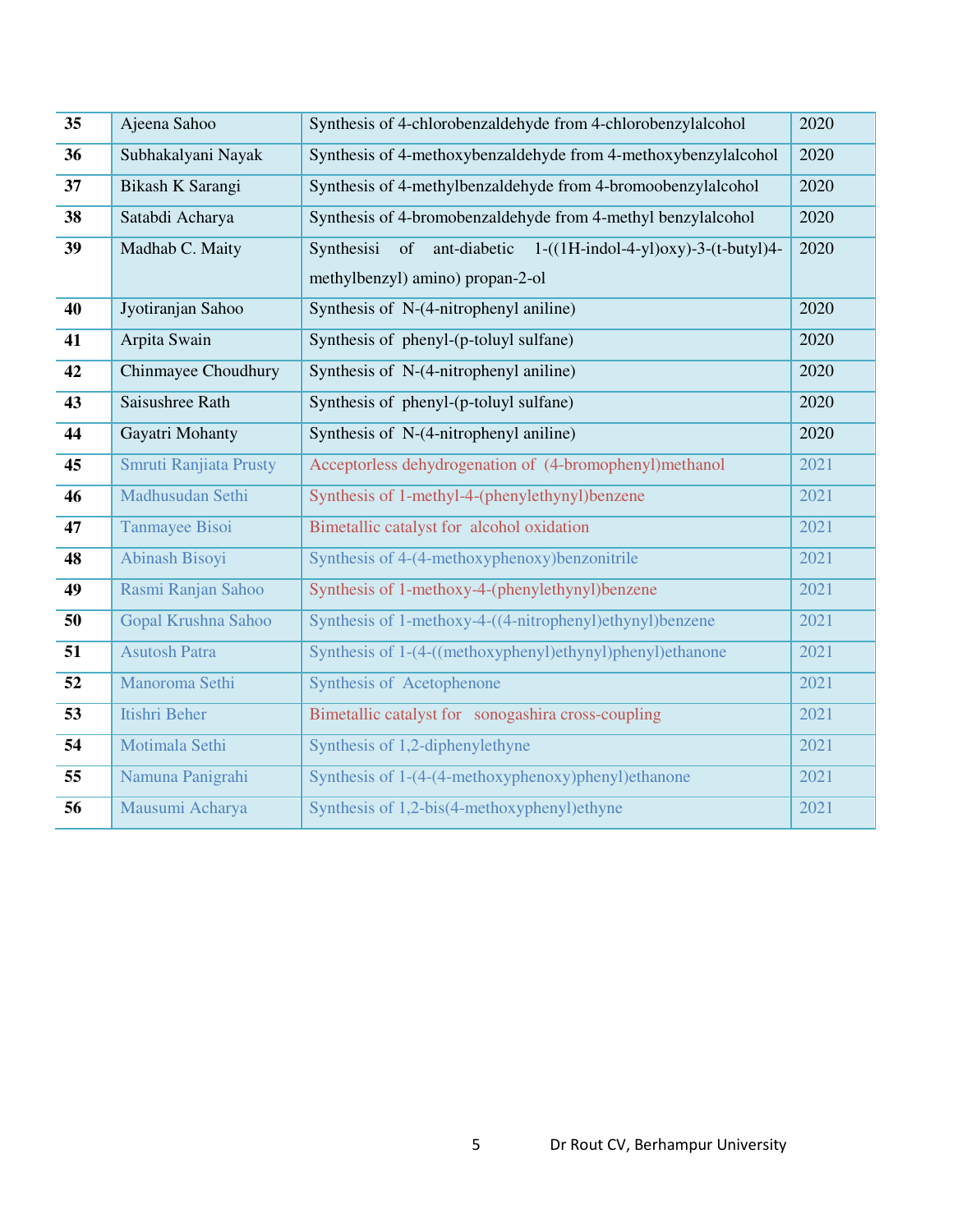# **6. Research Publication**

| S1 | Title                                                                                                                                                                                           | Author                                                                                                   | Details                                                                                  | <b>DOI</b>                                                     | IF        |
|----|-------------------------------------------------------------------------------------------------------------------------------------------------------------------------------------------------|----------------------------------------------------------------------------------------------------------|------------------------------------------------------------------------------------------|----------------------------------------------------------------|-----------|
| 33 | Efficient Oxygen Bridged Bimetallic<br>$CuSeO3$ .2H <sub>2</sub> O Catalyzed (C <sub>SP2</sub> -C <sub>Sp</sub> )<br>Sonogasira Cross-Coupling of<br>Terminal Aryl Acetylene with<br>Haloarenes | S. K. Sahu, P.<br>Choudhury, and. L. Rout<br>et al                                                       | NJC, 2021                                                                                | 2021                                                           | 3.6       |
| 32 | Recent advance in [3+2] cycloa<br>ddition of allene with 1,3-carbonyl<br>ylide; Rh(II) catalyzed access to<br>bridged polyoxocarbocyles;                                                        | S. K. Sahu, and L. Rout<br>et al                                                                         | New. J. Chem, 2021<br>45, 11018-11029                                                    | 10.1039/D1NJ02<br>034J                                         | 3.6       |
| 31 | bridged<br>bimetallic<br>Oxygen<br>CuMoO <sub>4</sub> nanocatalyst;<br>$[Cu-O-Mo]$<br>dehydrogenative<br>benzylic<br>for<br>alcohol oxidation and DFT study                                     | P.K. Behera, and Prof.<br>L. Rout et al                                                                  | A. J. Org. Chem. 2021<br>10, 1117-1122                                                   | 10.1002/ajoc.202<br>100192                                     | 3.5       |
| 30 | Efficient oxygen bridged bimetallic<br>CuSeO3.2H2O<br>catalyzed<br>dehydrogenative<br>oxidation<br>of<br>benzylic alcohol.                                                                      | P. Choudhury, and Prof.<br>L. Rout et al                                                                 | New. J. Chem, 2021, 45,<br>5775-5779                                                     | https://doi.org/1<br>0.1039/D1NJ007<br>12B                     | 36        |
| 29 | Recent Advances in<br>Transition-<br>Metal-Mediated $C_{sp2}$ -B and $C_{sp2}$ -P<br>Cross-Coupling Reactions,                                                                                  | L.<br>Rout,<br>Т.<br>Punniyamurthy                                                                       | <b>Coordination Chemistry</b><br>Review, 2020,<br>431,<br>213675,                        | $\frac{https://doi.org/10}{?}$<br>.1016/j.ccr.2020.<br>213675, | 15.5      |
| 28 | Chemotherapeutic<br>efficacy<br>of<br>curcumin and resveratrol against<br>cancer: Chemoprevention,<br>chemoprotection, drug synergism<br>and clinical pharmacokinetics,                         | S. Patra; B. Pradhan; R.<br>Nayak; C. Behera; L.<br>M.<br>Rout,<br>Jena,<br>T.<br>Efferth, S. K. Bhutia, | $\dot{\mathbf{m}}$<br><b>Cancer</b><br><b>Seminars</b><br>Biology, 2020, 73, 310-<br>320 | https://doi.org/10<br>.1016/j.semcance<br>r.2020.10.010        | 15.0<br>9 |
| 27 | Developments in chemistry and<br>biological application of cotarnine $\&$<br>its analogs"                                                                                                       | S. K.<br>P.K.<br>Sahu,<br>Behera, P. Choudhury,<br>S.Panda, L. Rout,                                     | <b>Tetrahedron</b><br>2020,<br>76, 50, 131663                                            | https://doi.org/1<br>0.1016/j.tet.2020<br>.131663              | 2.8       |
| 26 | Strategy and Problems for Synthesis<br>Antimalaria<br>Artemisinin<br>of<br>(Qinghaosu)                                                                                                          | S. K.<br>P.K.<br>Sahu,<br>Behera, P. Choudhury,<br>S.Panda, L. Rout,                                     | Chemistry Select, 2020,<br>29, 12333-12344                                               | https://doi.org/10<br>.1002/slct.20200<br>2885                 | 1.8       |
| 25 | Bimetallic BaMoO <sub>4</sub> Nanoparticle<br>for C-S Cross-Coupling of Thiols<br>with Haloarene                                                                                                | S. Panda, R.; Panigrahi,<br>P. Behera, S. Sahu, L.<br>Rout,                                              | $New$ J.<br>Chemistry,<br>2020, 44, 2500-2504.                                           | 10.1039/C9J055<br>81A.                                         | 3.1       |
| 24 | CuMoO4 Bimetallic Nanoparticles,<br>An Efficient Catalyst for Room<br>Temperature C-S Cross-coupling of<br>Thiols and Haloarenes;                                                               | R. Panigrahi, S. Panda,<br>P. Behera, S. Sahu, L.<br>Rout,                                               | Chem.- Eur. J, 2020, 26,<br>620                                                          | 10.1002/chem.20<br>1904801                                     | 5.7       |
| 23 | Recyclable<br>Bimetallic<br>CuMoO4<br>for<br>Nanoparticle<br>$C-N$<br>Cross-<br>Coupling Reaction<br>Under<br>Mild<br>Condition                                                                 | R. Panigrahi, S. Panda,<br>P. Behera, S. Sahu, L.<br>Rout,                                               | New J. Chemistry, 2019<br>43, 19274                                                      | 10.1039/C9NJ04<br><u>436A</u>                                  | 3.1       |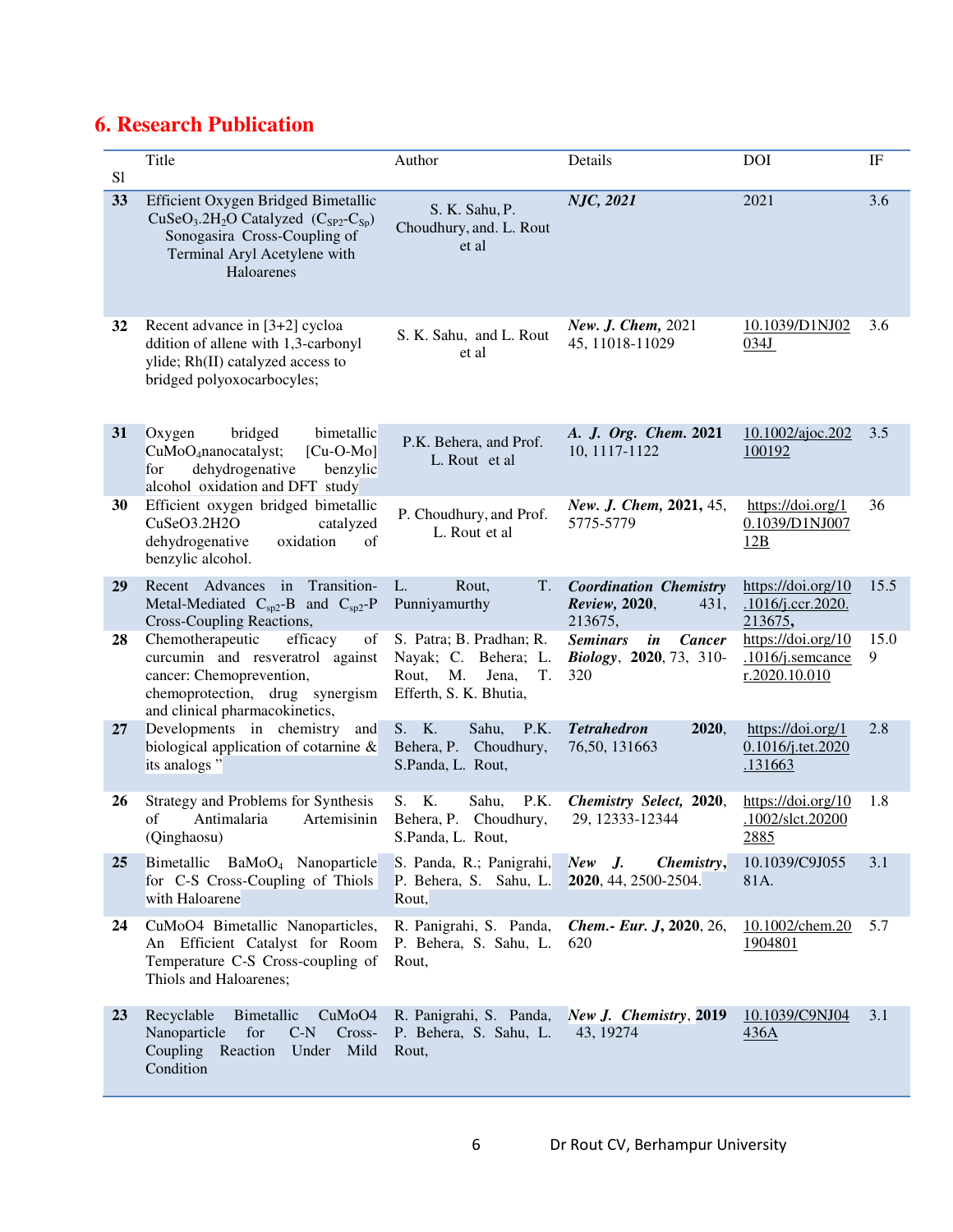| 22 | Synthesis of of acyl derivatives of L. Rout, B. Emmanuel,<br>cotarnine                                                                          | A. K. Sahoo                                                                                                                           | Org. Synth,<br>2018, 95, 455        | <u>10.15227/orgsyn.</u><br>095.0455 | 1.5 |
|----|-------------------------------------------------------------------------------------------------------------------------------------------------|---------------------------------------------------------------------------------------------------------------------------------------|-------------------------------------|-------------------------------------|-----|
| 21 | Metal Free Activation of C(SP3)-H<br>Bond, Practical and Rapid Synthesis L.<br>of Privileged 1-Substituted-1,2,3,4-<br>Tetrahydroisoquinolines, | L. Rout, J.-C. Florent, <i>Eur J. Org. Chem</i><br>Choudhury, P. Rout, E.<br>Bertounesque,                                            | Johannes, S. K. 2017, 35, 5275-5292 | $10.1002$ /ejoc.201<br>700471       | 2.9 |
| 20 | Metal-Free Activation of a $C(sp)$ -H<br>Bond of Aryl Acetylenes                                                                                | L. Rout, J.-C. Florent, <i>Chem. - Eur. J. 2016</i> ,<br>Johannes, S. K. 22,14812-14815<br>Choudhury, J. Scanlon,<br>E. Bertounesque, |                                     | $10.1002$ /chem.20<br>1603003       | 5.7 |

## **Publication during Postdoc:**

| 19 | Activation of a Carbonyl Compound<br>by Halogen Bonding                                                                                                                     | Kniep, S.M. Walter, S.<br>Schinder, L. Rout, S. M.<br>Huber;                                         | S. H. Jungbauer, F. <i>Chem. Cumm</i> , 2014, 50,<br>6281                         | 10.1039/C4CC<br>6.3<br>03124E        |
|----|-----------------------------------------------------------------------------------------------------------------------------------------------------------------------------|------------------------------------------------------------------------------------------------------|-----------------------------------------------------------------------------------|--------------------------------------|
| 18 | Multidentate Halogen-Bond Donors as<br>Lewis Acidic Activators or Catalysts<br>in Halide Abstraction Reactions                                                              | S. H. Jungbauer, F.<br>Kniep, S.M. Walter, S.<br>Schinder, L. Rout, S. M.<br>Huber;                  | <b>Synlett, 2013, 24, 20, 2624-</b><br>2628,                                      | 2.3<br>10.1055/s<br>0033-1338981     |
| 17 | 5-Iodo-1,2,3-triazolium-based<br>multidentate halogen-bond donors as<br>activating reagents,                                                                                | F. Kniep, L. Rout, S.M.<br>Walter, H. K. V. Bensch,<br>S. H. Jungbauer, E.<br>Herdtweck, S. M. Huber | Chem. Comm,<br>2012, 48,<br>9299                                                  | 10.1039/C2CC<br>6.3<br>34392D        |
| 16 | Synthesis of Isothermal Calorimetric<br>Charge-Assisted<br><b>Titrations</b><br>on<br>Halogen Bonds: Role of Entropy,<br>Counter<br>ions.<br>Solvent,<br>and<br>Temperature | S. M. Walter, F. Kniep, L.<br>Rout, F. P. Schmidtchen,<br>E. Herdtweck, S. M.<br>Huber               | J. Am. Chem. Soc. 2012,<br>134, 8507                                              | $10.1021$ /ja211<br>14.6<br>9207     |
| 15 | Synthesis of<br>Using Copper-Catalyzed -Arylation G. Zhao,<br>-Arylation of -<br>and Deacylative<br>Ketophosphonates.                                                       |                                                                                                      | -Arylphosphonates L. Rout, S. Regati and C. Adv. Synth. Catal. 2011,<br>353, 3340 | $10.1002/a$ dsc.2<br>5.6<br>01100605 |
| 14 | Highly<br>Organocatalytic<br>Enantioselective Synthesis of -<br>Formyl-<br>hydroxyphosphonates;                                                                             | S.<br>Perera,<br>V.<br>Naganaboina, L.Wang, B.<br>Zhang, Q. Guo, L. Rout,<br>C.-G. Zhao;             | K. Adv. Synth. Catal. 2011,<br>353, 1729.                                         | $10.1002/a$ dsc.2<br>5.6<br>01000835 |
| 13 | Axial Chiral Allenes as Dipolarphiles L. Rout and A. M. Chem. Eur. J.<br>Rh-Catalyzed Carbonyl Ylide Harned.,<br>in<br>Cycloaddition.                                       |                                                                                                      | 2009, 15,<br>12926.                                                               | 10.1002/chem.<br>5.6<br>200902208    |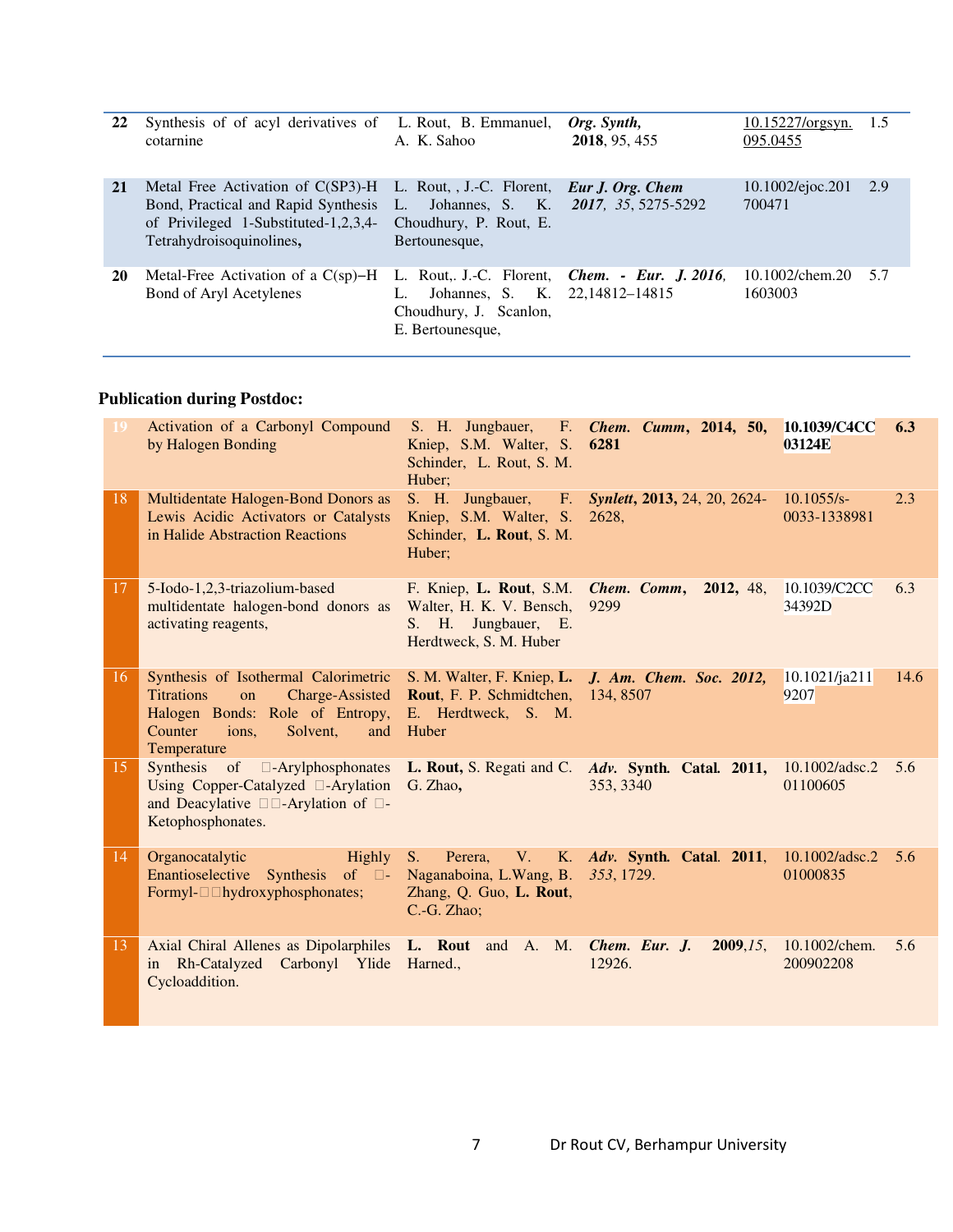## **Publication during PhD:**

| $12-$                    | CuO Nanoparticles Catalyzed C-N,<br>$C-O$ , and $C-S$ Cross-Coupling<br>Reactions: Scope and Mechanism                                                                                                    | S. Jammi, L. Rout, S. J. Org. Chem. 2009, 74,<br>Sakthivel, T. Mukherjee,<br>S. Mandal, R. Mitra, P.<br>Saha, T. Punniyamurthy             | 1971.                                               | 10.1021/jo8024<br>25310.1021/jo8<br>024253 | 4.5  |
|--------------------------|-----------------------------------------------------------------------------------------------------------------------------------------------------------------------------------------------------------|--------------------------------------------------------------------------------------------------------------------------------------------|-----------------------------------------------------|--------------------------------------------|------|
| 11.                      | Synthesis, Structure, and Application<br>of Self-Assembled Copper(II) Aqua<br>Complex by H-Bonding<br>for<br>Acceleration of<br>the<br>Nitroaldol<br><b>Reaction in Water</b>                             | S. Jammi, Md A. Ali, S. Chem. Asian. J. 2009,4,<br>Sakthivel, L. Rout, T. 314-320.<br>Punniyamurthy                                        |                                                     | 10.1002/asia.20<br>0800339                 | 4.1  |
| 10 <sup>°</sup>          | Synthesis, Crystal Structure and<br>Application of Chiral Copper(II)<br>Polymers for Asymmetric Acylation<br>of Secondary Alcohols.                                                                       | S. Jammi, L. Rout, P. <i>Inorg. Chem.</i> 2008, 12,<br>Saha, V. K. Akhilagunta, 5093, DOI:<br>Sanyasi<br>and<br>S.<br>T.<br>Punniyamurthy, |                                                     | 10.1021/ic8002<br>28c.                     | 4.5  |
| $\overline{9}$           | Efficient Ligand-Free<br>Nickel-<br>Catalyzed C-S Cross-Coupling of <b>Rout</b> , P. Saha,<br>Thiols with Aryl Iodides                                                                                    | . S. Jammi, P. Barua, L. Tetrahedron. Lett. 2008,<br>Punniyamurthy,                                                                        | T. 49,1484.                                         | $10.1016$ <i>j</i> .tetlet.<br>2007.12.118 | 2.5  |
| 8                        | Efficient Copper(I) Catalyzed C-S L. Rout, P. Saha, T. Eur. J. Org.<br>Cross-Coupling of Thiols with Aryl Punniyamurthy,<br>Halides in Water;                                                             |                                                                                                                                            | Chem.<br>2008, 4, 640-643.                          | 10.1002/ejoc.20<br>0700978                 | 2.8  |
| $\overline{\mathcal{L}}$ | <b>Recent Advances in Copper-Catalyzed</b><br>Oxidation of Organic Compounds.                                                                                                                             | T. Punniyamurthy, L. Coord. Chem. Rev. 2008,<br>Rout,                                                                                      | 252, 134.                                           | $10.1016$ /j.ccr.20<br>07.04.003           | 14.5 |
| 6                        | Cadmium(II) Catalyzed C-N Cross- L. Rout, S. Jammi, T. Adv. Synth. Catal. 2008,<br>Coupling of Amines with Aryl Punniyamurthy,<br>Iodides.                                                                |                                                                                                                                            | 350, 395.                                           | 10.1002/adsc.20<br>0700480                 | 5.25 |
| $\overline{5}$           | Efficient CuO Nanoparticle Catalyzed L. Rout, T. K. Sen and T.<br>C-S Cross Coupling of Thiols with Punniyamurthy,<br>Iodobenzene;                                                                        |                                                                                                                                            | Angew. Chem. Int. Ed.<br><i>Eng</i> 2007, 46, 5583. | 10.1002/ange.2<br>00701282                 | 13   |
| $\overline{4}$           | Novel CuO Nanoparticle Catalyzed L. Rout, S. Jammi, T. Org. Lett. 2007, 9, 3397.<br>C-N Cross-Coupling of Amines with<br>Iodobenzene.;<br>DOI:<br>10.1021/ol0713887 Novel                                 | Punniyamurthy,                                                                                                                             |                                                     | 10.1021/010713<br>887                      | 6.2  |
| 3                        | Chiral Linear Polymers Bonded<br>Alternatively with Salen and 1,4- Punniyamurthy,<br>Dialkoxy-2,6-diethynylbenzene:<br><b>Synthesis</b><br>and<br>Application<br>to<br>Diethylzinc Addition to Aldehydes. | S. Jammi, L. Rout and T. Tetrahedron: Asymmetry                                                                                            | 2007,17,2016.                                       | $10.1016$ /j.tetasy<br>.2007.09.004        | 2.8  |
| $\overline{2}$           | Vanadium-Catalyzed<br>Selective<br>Oxidation of Alcohols to Aldehydes<br>and Ketones with t-BuO <sub>2</sub> H                                                                                            | L.<br>Rout<br>and<br>T.<br>Punniyamurthy,                                                                                                  | Adv. Synth. Catal. 2007,<br>349, 846                | 10.1002/adsc.2<br>00600397                 | 5.6  |
| -1                       | Silica-Supported Vanadium-Catalyzed<br>N-Oxidation of Tertiary Amines with<br>Aq. $H_2O_2$ .                                                                                                              | <b>Rout</b><br>L.<br>and<br>Т.<br>Punniyamurthy,                                                                                           | Adv. Synth. Catal. 2005,<br>347, 1958               | 10.1002/adsc.20<br>0505166                 | 5.6  |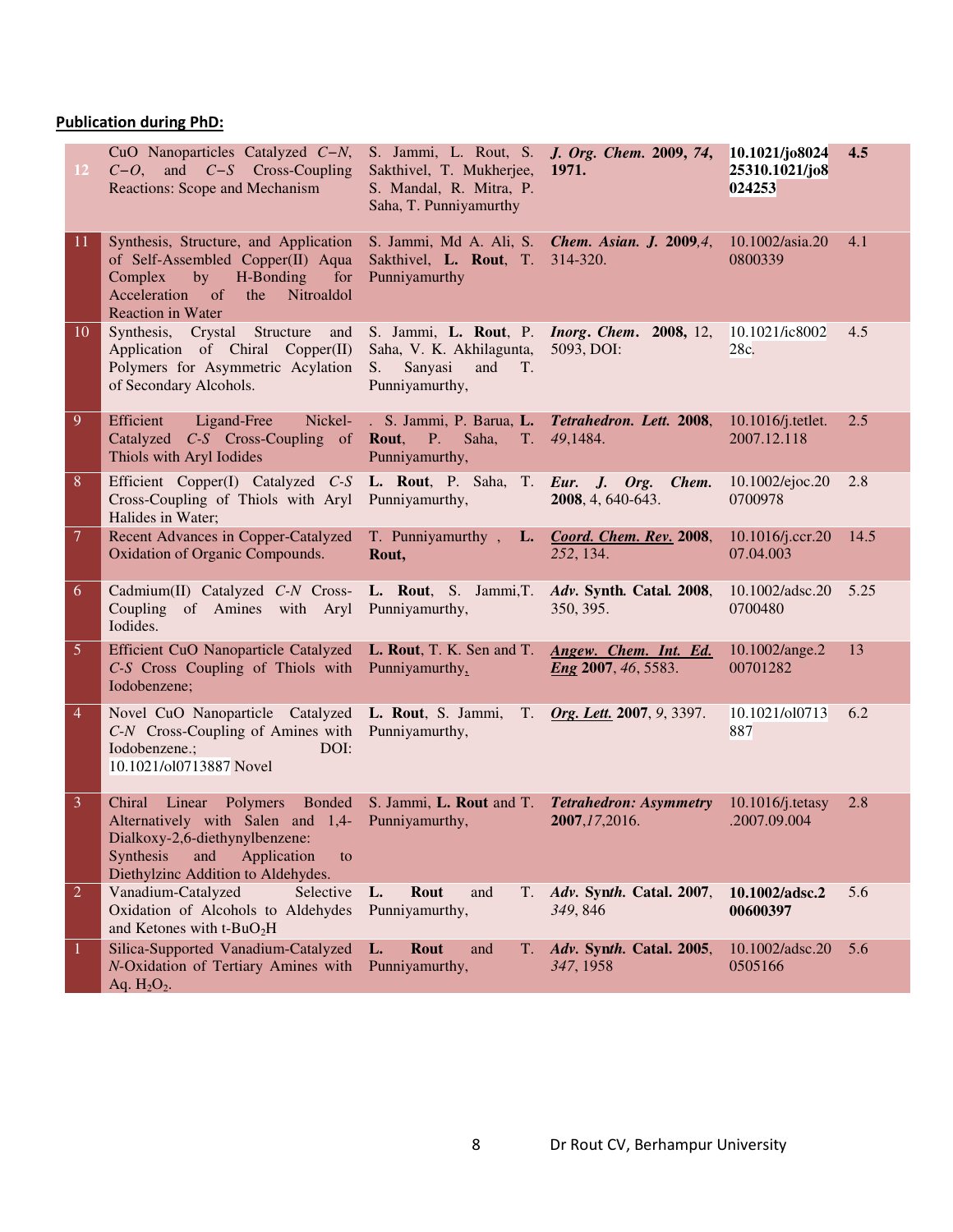# **7. Research funded projects**

| <b>Title</b>                                  | Duration & ref.         | <b>Funded Agency</b>           | <b>Amount</b>  | <b>Status</b> |
|-----------------------------------------------|-------------------------|--------------------------------|----------------|---------------|
| DOS Approach for Synthesis of                 | 2017-2020               | SERB New Delhi,                | 38.06 lakh     | Completed     |
| Anti-malaria<br>Sesquiterpene                 | (SERB/EMR/2016/006898)  | India                          |                |               |
| Drugs:                                        |                         |                                |                |               |
| <b>Utility</b><br>Synthetic<br>of<br>Axial    | 2017-19                 | Delhi,<br>UGC New              | 6.00 lakh      | Completed     |
| Chiral Allenes and Application                | UGC-Start-UP-Grant-F-   | New Delhi                      |                |               |
| in Natural Product Synthesis                  | 45(58)/2014, (BSR/FRP)  |                                |                |               |
| Chiral<br>Diversified                         | 2018-2021               | $S \& T$ , Govt. of            | 8.16 lakh      | Completing    |
| <b>Hemicotarnines</b><br><b>For</b><br>Future | 27562800512017/20/1370/ | Odisha                         |                |               |
| <b>Cancer Drug</b>                            | S&T                     | New Delhi                      |                |               |
| Targeted drug delivery                        | $2021 - 24$             | & C, Govt. of 49.99 lakh<br>P. |                | Ongoing       |
|                                               | 2016/LN/716/P/P &C.     | Odisha                         |                |               |
| bimetallic<br>based<br>Copper                 | $2021 - 24$             | CSIR New Delhi,                | $27, 14,000/-$ | Ongoing       |
| heterogeneous nano-catalyst for               | CSIR/02(0393)/21/EMR-II | New Delhi                      |                |               |
| cross-coupling reaction                       | 01/04/2021-23           |                                |                |               |
|                                               |                         |                                |                |               |

# **8. Administrative Experience:**

| <b>Position</b>                              | <b>Duration</b>                         |
|----------------------------------------------|-----------------------------------------|
| <b>Member; NAAC Cell</b>                     | Berhampur University (2015-till)        |
| Member, IQAC Cell                            | Berhampur University (2015-till)        |
| Member, NIRF Cell                            | <b>Berhampur University (2015-till)</b> |
| NAAC Mock Team Member                        | Berhampur University (2015-2016)        |
| Invited, Member, RUSA committee              | Berhampur University (2015-2018)        |
| Coordinator, PFMS                            | Berhampur University (2015-till)        |
| Member, R & D Cell,                          | <b>Berhampur University (2015-till)</b> |
| Board of Studies, Chemistry                  | Berhampur University (2015-till)        |
| Deputy Director, Central Instrument Facility | <b>Berhampur University (2015-till)</b> |
| Member, Innovation cum Incubation, Centre    | Berhampur University (2015-till)        |
| Seminar Coordinator, Chemistry               | Berhampur University (2015-2019)        |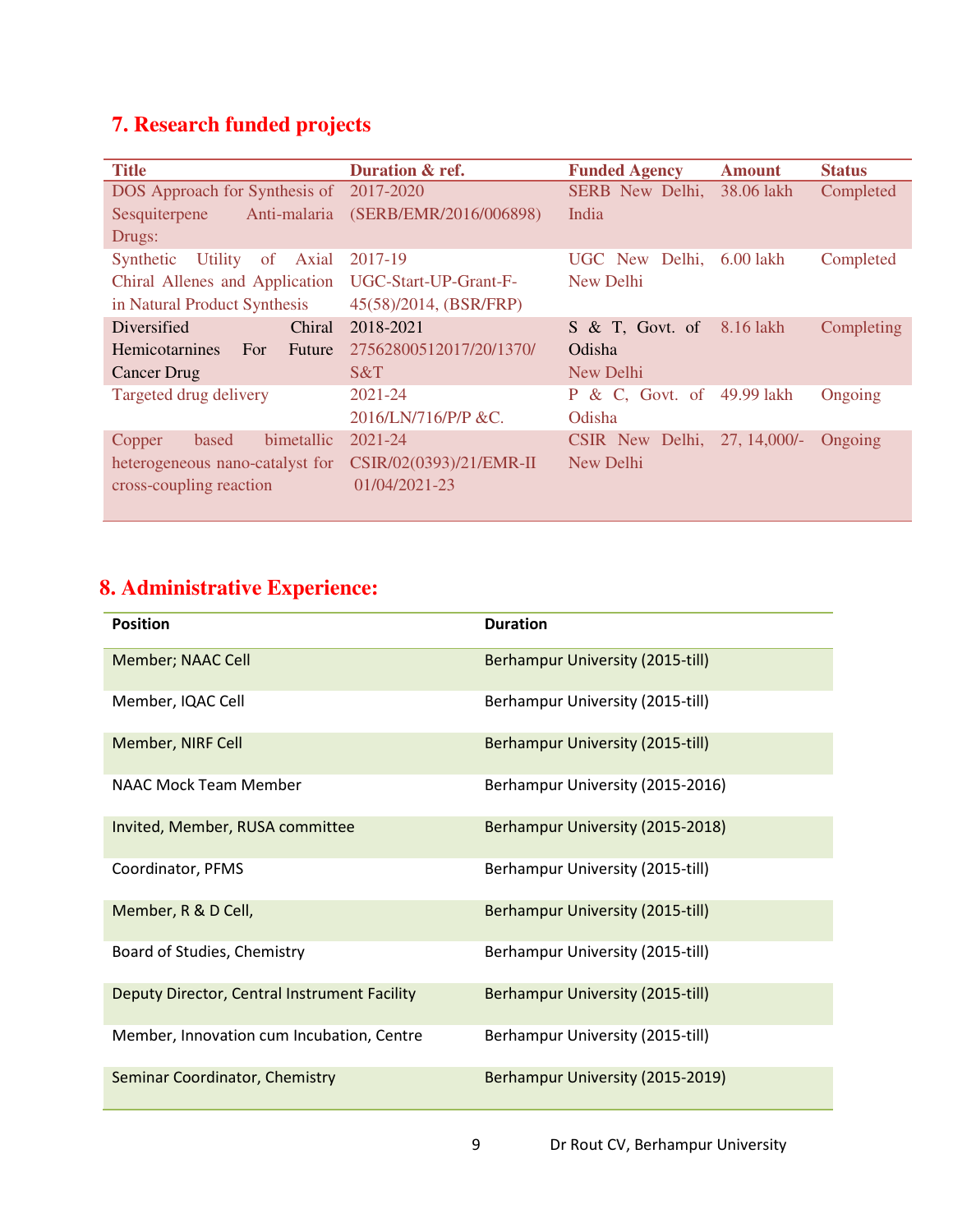| Assistant Superintendent, Nagabali Hostel | Berhampur University (2020-till) |
|-------------------------------------------|----------------------------------|
| <b>Green Audit Committee</b>              | Berhampur University (2015-2018) |
| Solar energy & rain water harvesting      | Berhampur University (2015-2017) |
| Convener, University plantation Programme | Berhampur University; 2015-19    |

## **9.Member of Committees in Univ and outside:**

#### **Professional Membership:**

- 1) American Chemical Society (ACS)
- 2) OCS Member, Orissa Chemical Society (Patron Member)
- 3) Royal Society of Chemistry (RSC)
- 4) French Medical Society (FMS/SCT)
- 5) Chemical Research Society of India (CRSI) Life member

#### **Editorial Member:**

- a) Cancer Biology and Therapeutic Oncology.
- b) Current Organic Catalysis
- c) Journal of Medicines Development Sciences

 **Reviewer:** More than 20 International Journals, ACS, RSC, Wiley, Springer, Elsevier,

#### **Organization of Seminar/Training programme**

| Co-Convener; ICIACPT-2015, International Conference   | Berhampur University; 2015 |
|-------------------------------------------------------|----------------------------|
| Convener, IC-RTCBSMNPDD2017, International Conference | Berhampur University; 2017 |
| Convener, IC-CBSDD-2019, International Conference     | Berhampur University; 2019 |
| Coordinator, RSMBU-2019, Research Methodology         | Berhampur University; 2019 |
| Coordinator, RSMBU WS-2019, Research Methodology      | Berhampur University; 2019 |
| Convener, N-COS-2020, national Conference             | Berhampur University; 2020 |

#### **International Selection Committee Member:**

| For promotion the status of a full professor of Prof. dr hab. Rafał Siciński<br>5 <sup>th</sup> November 2019 | University of Warsaw, Faculty of<br>Chemistry |
|---------------------------------------------------------------------------------------------------------------|-----------------------------------------------|
| Evaluating the quality of the research outputs and standing of Dr MAL South Africa's National Research        |                                               |
| Blackie working in the field/s of in (Medicinal chemistry; Chemistry                                          | Foundation<br>(NRF)<br><b>Specialist</b>      |
| education; Higher education; Christian spirituality), NRF Specialist Higher Education Committee               |                                               |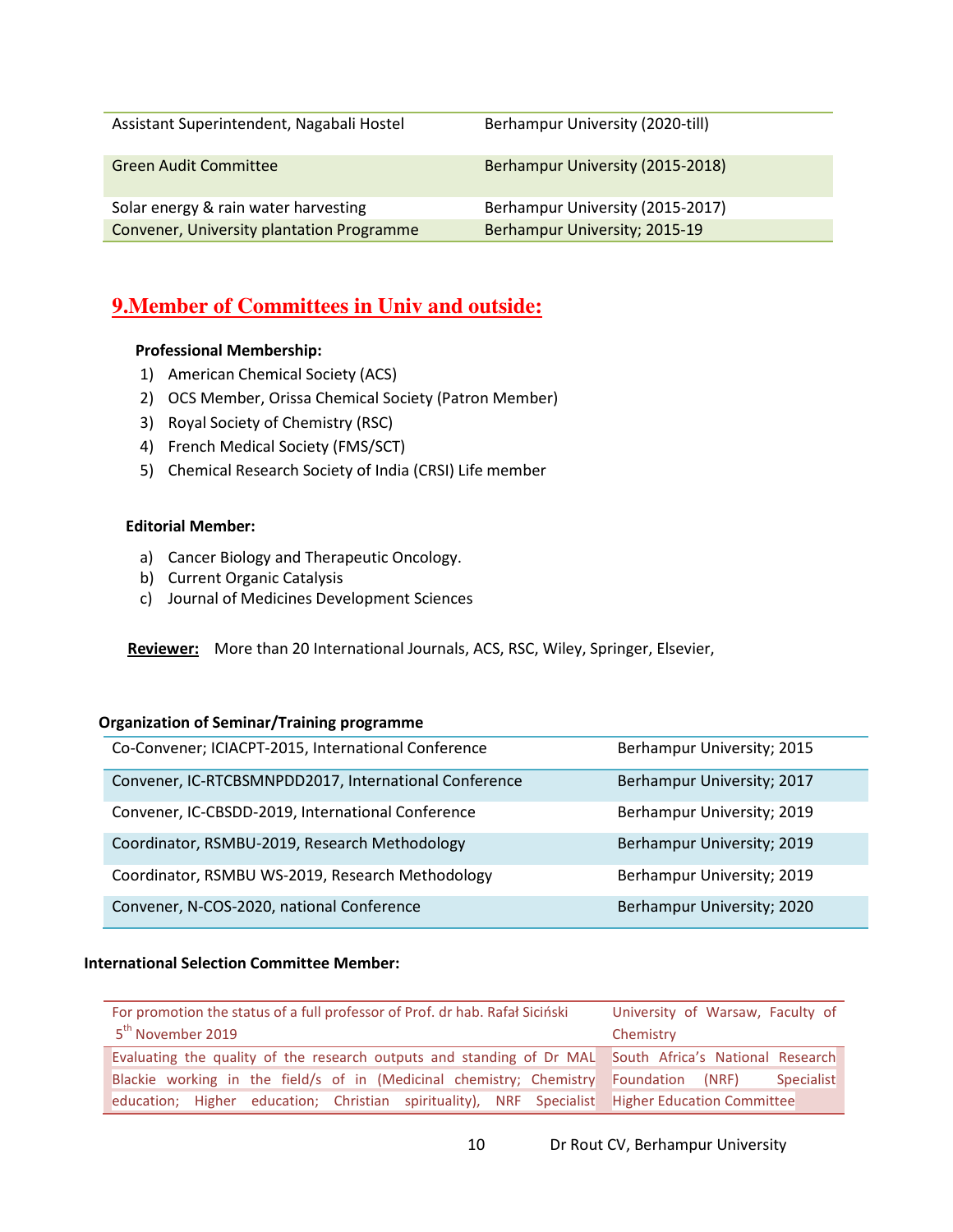| Institutions. 24 <sup>th</sup> June 2019<br>Stellenbosch University,<br>PhD theses evaluation of Mr J Hay,<br>7600 Stellenbosch | Committee comprising of academics from South African Higher Education |               |
|---------------------------------------------------------------------------------------------------------------------------------|-----------------------------------------------------------------------|---------------|
|                                                                                                                                 |                                                                       |               |
|                                                                                                                                 |                                                                       | South Africa, |

# **10. Awards and Recognitions Awards:**

| Award                                                         |            | Year      | Agency                                           |
|---------------------------------------------------------------|------------|-----------|--------------------------------------------------|
| NET (National Eligibility Test) 2003                          |            | 2003      | <b>CSIR</b> India                                |
| GATE (Graduate Aptitude Test in Engineering)                  |            | 2002      | MHRD, India                                      |
| Rank 2 M.Sc.                                                  |            | 2003      | <b>Utkal University</b>                          |
| Best poster presentation awards                               |            | 2007      | CRSI symposium, India                            |
| Alexander von Humboldt Fellowship                             | <b>AVH</b> | 2011-2013 | Germany,<br>Humboldt Foundation                  |
| <b>Fondation Pierre Gilles de Gennes</b><br>FPGG              |            | 2013-2014 | Pierre Gilles<br>Foundation,<br>Curie, France    |
| <b>Research Fund of Institute of Chemistry</b><br>Paris, RFIC |            | 2014-2015 | Institute of Curie, France                       |
| "OrgSyn Certificate"                                          |            | 2020      | Borad of Editor, Organic<br>Synthesis, MIT, USA  |
| <b>Outstanding Reviewer Award</b>                             |            | 2020      | NJC, Royal Society<br><sub>of</sub><br>Chemistry |
| Shanti Swarup Bhatnagar Prize                                 |            | 2021      | Nominated                                        |
| Samanta Chandra Sekhar Award.                                 |            | 2021      | Nominated                                        |

# 11. Any other information such as conferences attended, visits abroad, reviewer / editorial member etc.

#### **Invited Conference talks**

|                | Topic                                                                          | Place                                                                                        |
|----------------|--------------------------------------------------------------------------------|----------------------------------------------------------------------------------------------|
|                | Halogen Bond in Organic Synthesis.                                             | AvH Network Meeting, 2012, KIT, Karlsruhe, Germany,<br>$28^{th}$ -30 <sup>th</sup> November. |
| $\mathfrak{D}$ | Activation of a Carbon-Bromine Bond by Halogen<br>Bond Donors,                 | RTCST 2012, IIT Patna, 3rd-4 <sup>th</sup> March 2012, P-41                                  |
| 3              | Design, Synthesis<br>Property<br><sub>of</sub><br>and<br>Drug<br>Noscapinoids; | MCA OSD 2014, 8-9th November, Khalikote College,<br>Berhampur.                               |
| 4              | of<br>Design, Synthesis<br>Property<br>Drug<br>and<br>Noscapinoids;            | Utkal University, 1 <sup>st</sup> March 2015.                                                |
|                | Role of Organic Chemistry in Agricultural OCS<br>Industry,                     | 2016,<br>21/02/2016.<br>Nilamadhab<br>conference,<br>Mahavidyalaya, Kantillo,                |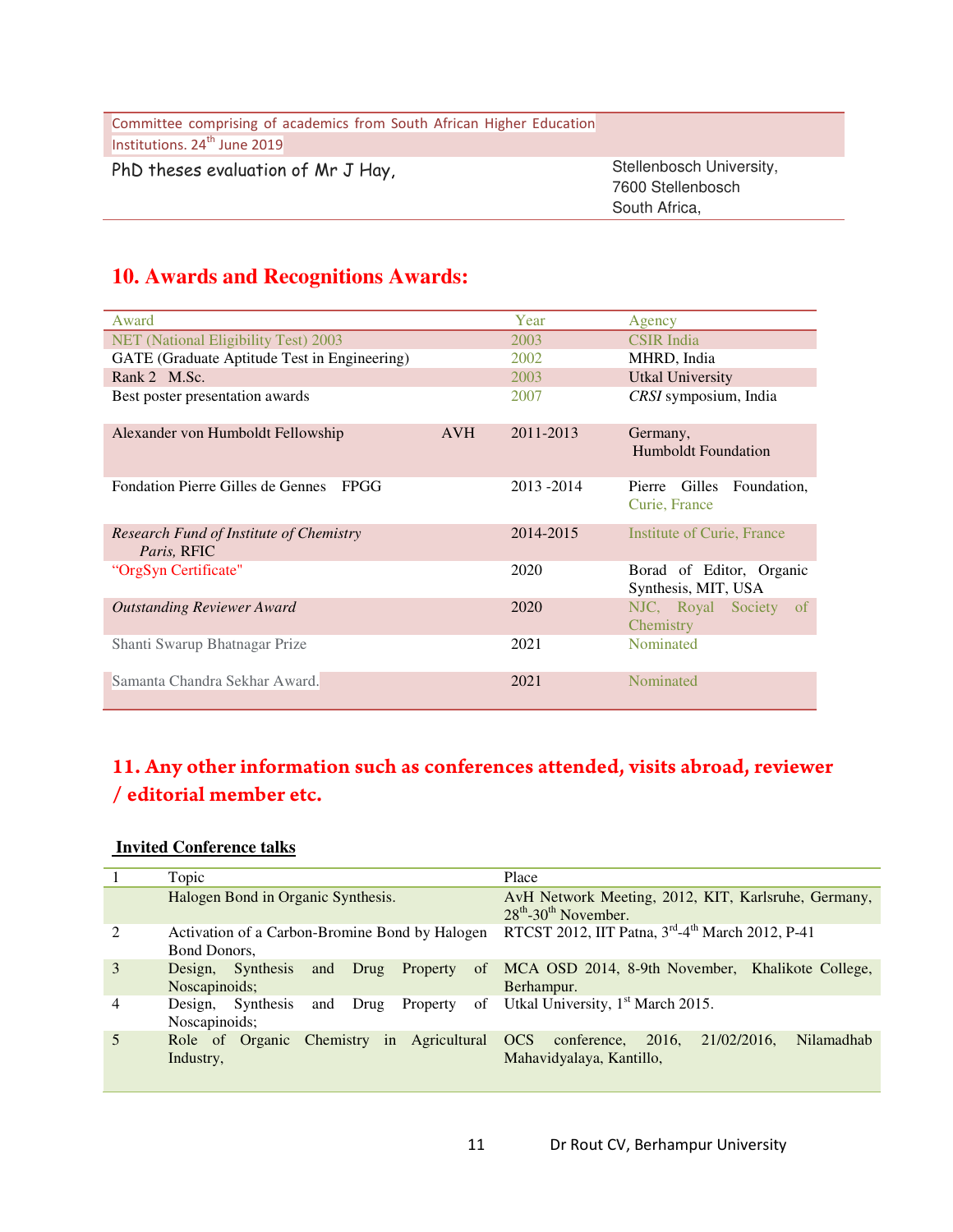| 6                | Synthesis<br>Green<br>Approach<br>for<br>οf<br>Tetrahydroisoquinoline,                                                                                         | Tech-31, Page-45, National Conference on Advanced<br>Engineering Materials 23rd - 24th July 2016 Eds : GIET,<br>Gunupur                                                                                                                              |
|------------------|----------------------------------------------------------------------------------------------------------------------------------------------------------------|------------------------------------------------------------------------------------------------------------------------------------------------------------------------------------------------------------------------------------------------------|
| $\boldsymbol{7}$ | Organic Synthesis, from General medicine to<br>Nano-medicine,                                                                                                  | 12-14 <sup>th</sup> August 2016, Fourth International Conference on<br>Nanomedicine<br>Tissue<br>and<br>Engineering<br>(ICNT)<br>2016) Mahatma Gandhi University, Kottayam, Kerala,<br>India                                                         |
| 8                | Tetrahydroisoquinoline for Future anti-cancer<br>drugs,                                                                                                        | BDETP-2017, NIT Rourkela, 18-20 <sup>th</sup> December 2017, P-<br>25                                                                                                                                                                                |
| 9                | for Organic Synthesis,                                                                                                                                         | Nanocatalysis, An Alternative Green Approach AMEEA-2018, NIT Rourkela, 12-14 <sup>th</sup> December 2018.                                                                                                                                            |
| 10               | Optimizing Small Molecule-Based Intervention<br>Strategies Against Shiga-Toxin,                                                                                | NBCC-2018, NISER Bhubaneswar, 22-24 December 2018                                                                                                                                                                                                    |
| 11               | Molecule-Based<br>Ingérence<br>Small<br><b>Strategies</b><br>Against Shiga-Toxin,                                                                              | NCBBBIET-2019, Berhampur University, 22-23 February<br>2019                                                                                                                                                                                          |
| 12               | Small<br>Molecule-Based<br>Ingérence<br>Strategies<br>Against Shiga-Toxin,                                                                                     | IC-CBSSDD-2019, Berhampur University, 08-10 March<br>2019                                                                                                                                                                                            |
| 13               | Small<br>Molecule-Based<br>Ingérence<br><b>Strategies</b><br>Against Shiga-Toxin,                                                                              | National Conference on "Organic Synthesis (N-COS-<br>2020)" Berhampur University, Odisha, 02-03, March<br>2020                                                                                                                                       |
| 14               | Citation & Source, h-index, i-Index<br>Imact Factor (IF & SJIF), ISBN/ISSN,<br>Criteria of Good Research and Research Ethics,<br>APA Style and Search Enginees | <b>RSMBU-2019,</b><br>research<br>Methodlogy<br>Workshop,<br><b>Berhampur University</b><br>12 <sup>th</sup> February 2019; Tuesday                                                                                                                  |
|                  | Criteria of Good Scientific Research;                                                                                                                          | Aug 24, 2020 04:00 PM India; "Online Workshop on<br>Fundamentals of Research Methodology for Science and<br>Allied Subjects", A. N. College Patna, Bihar                                                                                             |
| 15               | Cotarnine<br>Optimizing<br><b>Based</b><br>Intervention<br>Strategies for Developing Anti-Cancer Drug<br>Molecule (Invited talk)                               | <b>Trends</b> in Medicinal<br><b>Emerging</b><br><b>Chemistry</b><br>2021' (ETMC-2021) Department of Chemistry, S. V.<br>National Institute of Technology (SV NIT), Surat to be<br>held during $18^{th}$ - $19^{th}$ March, 2021                     |
| 16               | Cotarnine<br><b>Based</b><br>Intervention<br>Optimizing<br>Strategies for Developing Anti-Cancer Drug<br>Molecule (Session chaired)                            | <b>Emerging</b><br><b>Trends</b><br>in<br><b>Medicinal</b><br><b>Chemistry</b><br>2021' (ETMC-2021) Department of Chemistry, S. V.<br>National Institute of Technology (SV NIT), Surat to be<br>held during $18^{th}$ - $19^{th}$ March, 2021        |
| 17               | Synthesis<br>biological<br>of<br>and<br>property<br>noscapinoid natural products                                                                               | AICTE sponsored <b>Online QIP</b> Short Term Course on<br>"Natural Products in Holistic Healthcare - Recent Trends<br>& Future Prospects (NPH2)", 21- 26 December, 2020.<br>Department of Pharmaceutical Technology, IIT BHU<br>22.12.2020 & Tuesday |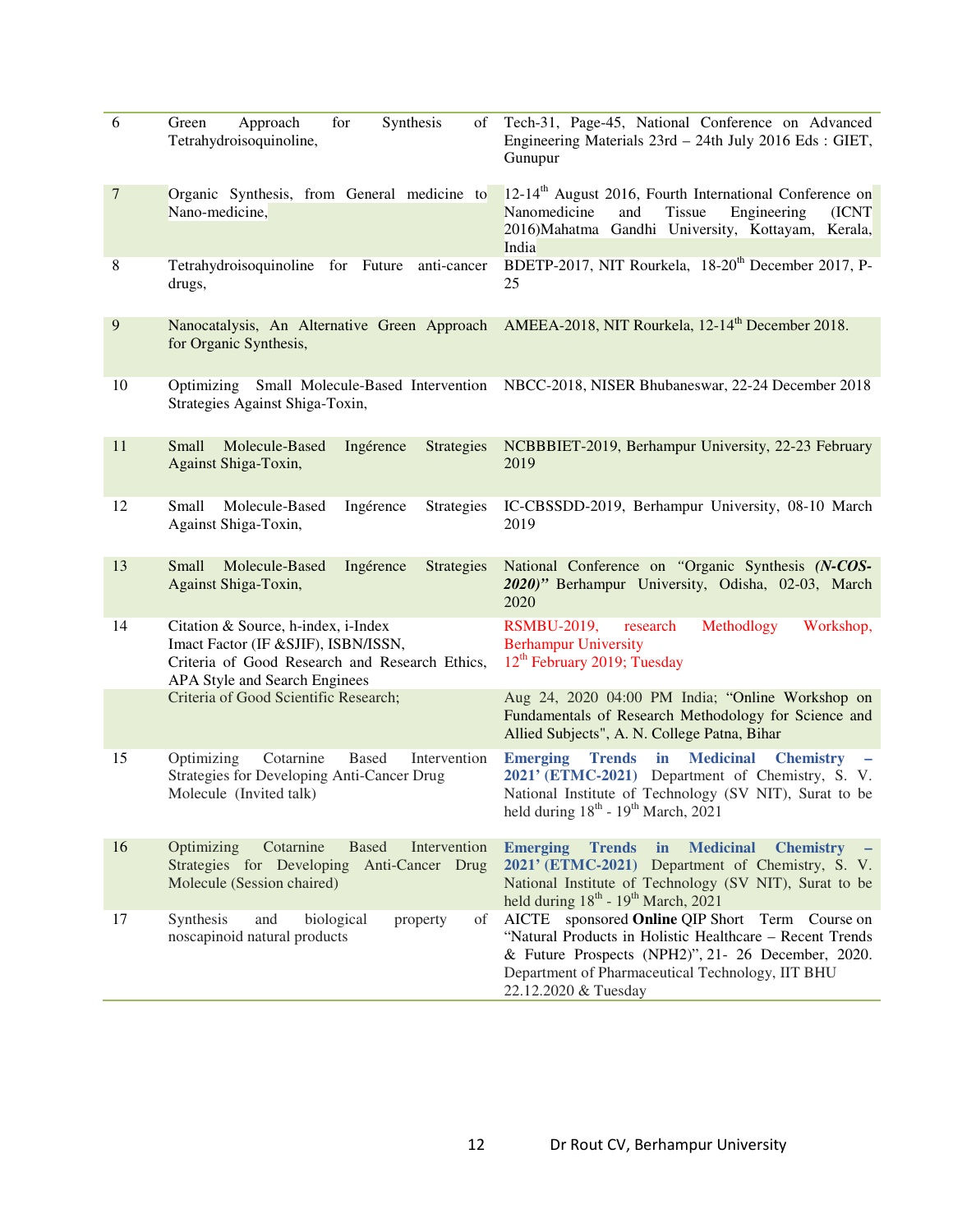### **Research Seminars/ Invited Talks**

| $\mathbf{1}$            | Topic                                                                                          | Place                                                                                                                                                                                           |
|-------------------------|------------------------------------------------------------------------------------------------|-------------------------------------------------------------------------------------------------------------------------------------------------------------------------------------------------|
|                         | Novel Strategies in Cross-Coupling & Synthetic Utility of Axially<br><b>Chiral Allenoates;</b> | IIT Delhi, 14th December 2009.                                                                                                                                                                  |
| $\overline{2}$          | New Reagents, Methods, and Strategies for Organic Synthesis;                                   | IISER Mohalli, 21st March 2011.                                                                                                                                                                 |
| $\overline{\mathbf{3}}$ | New Reagents, Methods, and Strategies for Organic Synthesis                                    | IIT Kharagpur, 15th March 2012.                                                                                                                                                                 |
| 4                       | New Reagents, Methods, and Strategies for Organic Synthesis;                                   | IIT Kanpur, 17th March 2012.                                                                                                                                                                    |
| 5                       | Activation of a Carbon-Bromine Bond by Halogen Bond Donors;                                    | IIT Patna, RTCST 2012, 3rd April 2012                                                                                                                                                           |
| 6                       | New Reagents, Methods, and Strategies for Organic Synthesis;                                   | IIT Bhubaneswar, 5th April 2012.                                                                                                                                                                |
| $\overline{7}$          | New Reagents, Methods, and Strategies for Organic Synthesis;                                   | IIT Ropar, 7th April 2012.                                                                                                                                                                      |
| 8                       | New Reagents, Methods, and Strategies for Organic Synthesis;                                   | Institute of Curie, Paris, 15th May 2013.                                                                                                                                                       |
| 9                       | New Reagents, Methods, and Strategies for Organic Synthesis;                                   | IISER Kolkotta, 30th December 2013.                                                                                                                                                             |
| 10                      | Design, Synthesis and Drug Property of Noscapinoids;                                           | Utkal University, 1st March 2015.                                                                                                                                                               |
| 11                      | New Reagents, Methods, and Strategies for Organic Synthesis;                                   | University of Kansaa, USA, 14th May<br>2010.                                                                                                                                                    |
| 12                      | Synthesis and biological property of noscapinoid natural products                              | sponsored Online QIP Short Term<br><b>ICTE</b><br>Course on "Natural Products in Holistic<br>Healthcare - Recent Trends & Future<br>Prospects (NPH2)", 21- 26 December,<br><b>2020. IIT BHU</b> |

## **Conference Organized as Convener/Coordinator:**

| Sl | Topic                                                                                                                                                 | Place                                                               | Position    |
|----|-------------------------------------------------------------------------------------------------------------------------------------------------------|---------------------------------------------------------------------|-------------|
|    | International conference on "Innovative Applications of Chemistry in<br>Pharmacology and Technology", IC-IACPT-2015,                                  | Berhampur<br>University,<br>February<br>Odisha.<br>$06-08$<br>2015. | Co-convener |
|    | International Conference on "Recent Trends of Chemical & Biological<br>Sciences in Medicine, Natural Product and Drug Discovery<br>(RTCBSMNPDD-2017)" | Berhampur<br>University,<br>Odisha, 03-05, March 2017,              | Convener    |
| 3. | International Conference on "Chemical & Biological Sciences in<br>Medicine in Drug Discovery (IC-CBSDD-2019)"                                         | Berhampur<br>University,<br>Odisha, 08-10, March 2019.              | convener    |